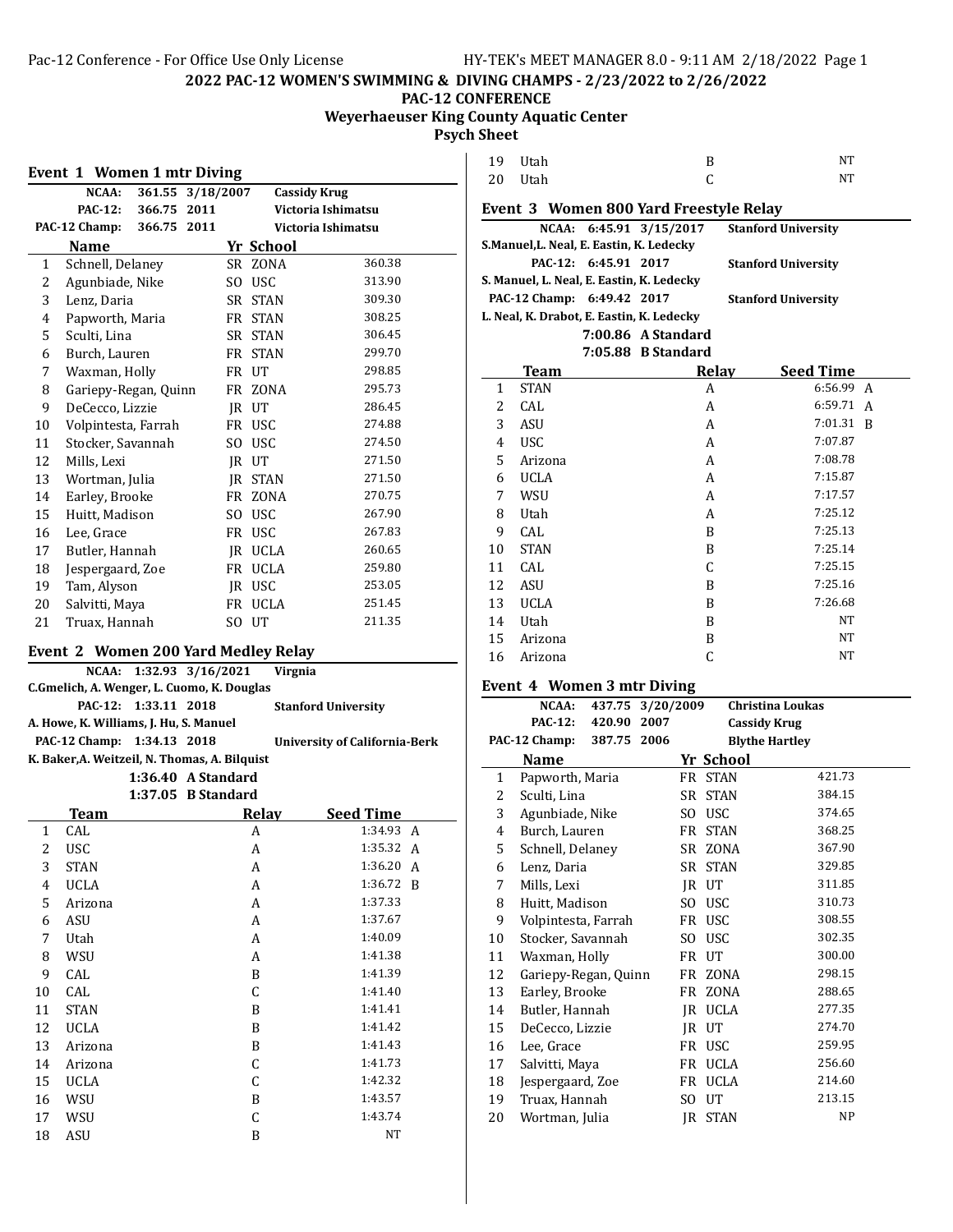# **PAC-12 CONFERENCE Weyerhaeuser King County Aquatic Center**

**Psych Sheet**

|                | Event 5 Women 500 Yard Freestyle |                    |           |                      | 49             | Lehman, Harper            |
|----------------|----------------------------------|--------------------|-----------|----------------------|----------------|---------------------------|
|                | NCAA: 4:24.06 3/16/2017          |                    |           | <b>Katie Ledecky</b> |                | Event 6 Women 200         |
|                | 4:24.06 2017<br><b>PAC-12:</b>   |                    |           | <b>Katie Ledecky</b> |                | NCAA:<br>1:50.67          |
|                | PAC-12 Champ:<br>4:25.15 2017    |                    |           | <b>Katie Ledecky</b> |                | <b>PAC-12:</b><br>1:50.67 |
|                |                                  | 4:35.76 A Standard |           |                      |                | PAC-12 Champ:<br>1:52.26  |
|                |                                  | 4:47.20 B Standard |           |                      |                | 1:53.66                   |
|                | <b>Name</b>                      |                    | Yr School | <b>Seed Time</b>     |                | 1:59.94                   |
| 1              | Nordin, Emma                     |                    | SR ASU    | 4:34.87 A            |                | Name                      |
| 2              | Forde, Brooke                    |                    | SR STAN   | X4:36.96 B           | 1              | Huske, Torri              |
| 3              | Laning, Erica                    |                    | SR ASU    | 4:39.96 B            | $\overline{c}$ | Ivey, Isabel              |
| $\overline{4}$ | Spitz, Ayla                      |                    | JR CAL    | 4:41.36 B            | 3              | Sheridan, Calypso         |
| 5              | Motekaitis, Mia                  |                    | JR CAL    | 4:42.72 B            | $\overline{4}$ | Odgers, Isabelle          |
| 6              | Kahler, Marlene                  |                    | FR USC    | 4:43.35 B            | 5              | Polonsky, Leah            |
| 7              | Nordmann, Lillie                 |                    | FR STAN   | 4:43.43 B            | 6              | Stadden, Isabelle         |
| 8              | DiMeco, Sarah                    |                    | JR CAL    | 4:43.56 B            | 7              | Wilson, Alicia            |
| 9              | Pennington, Caroline             |                    | 5Y USC    | 4:44.01 B            | 8              | Forde, Brooke             |
| 10             | Fabian, Fanni                    |                    | FR CAL    | 4:44.18 R            | 9              | Pavlopoulou, Nicole       |
| 11             | Batchelor, Molly                 |                    | SO ASU    | 4:44.46 B            | 10             | McEnroe, Annika           |
| 12             | Klinker, Rachel                  |                    | JR CAL    | 4:44.63 B            | 11             | Baron, Sam                |
| 13             | Roghair, Aurora                  |                    | FR STAN   | $4:45.01$ B          | 12             | Smith, Delaney            |
| 14             | Tankersley, Morgan               |                    | SR STAN   | 4:45.10 B            | 13             | Janvier, Aela             |
| 15             | Maceachern, Paige                |                    | FR UCLA   | 4:46.59 B            | 14             | Kirschke, Ella            |
| 16             | Neumann, Robin                   |                    | 5Y CAL    | 4:47.02 B            | 15             | Deleske, Nora             |
| 17             | Tseng, Courtney                  |                    | 5Y USC    | 4:48.36              | 16             | Pearson, Samantha         |
| 18             | Cook, Lizzy                      |                    | FR CAL    | 4:48.67              | 17             | Jih-Schiff, Ana           |
| 19             | Mortensen, Amalie                |                    | SO ZONA   | 4:48.85              | 18             | Laughlin, Tea             |
| 20             | Copeland, Stella                 |                    | FR ZONA   | 4:49.09              | 19             | Rajic, Ema                |
| 21             | Gormley, Isabel                  |                    | SO STAN   | 4:49.32              | 20             | Foelske, Jade             |
| 22             | Treydte, Casslyn                 |                    | JR ZONA   | 4:49.47              | 21             | McCoy, Taylor             |
| 23             | Lynch, Meghan                    |                    | FR STAN   | 4:49.59              | 22             | Brown, Charli             |
| 24             | Lindsay, Tia                     |                    | SO ZONA   | 4:49.72              | 23             | Herbert, Bailey           |
| 25             | Looney, Lindsay                  |                    | SO ASU    | 4:49.83              | 24             | Lindsay, Tia              |
| 26             | Harvey, Noelle                   |                    | FR WSU    | 4:51.96              | 25             | Pittard, Charity          |
| 27             | Fiorilli, Ashlyn                 |                    | SO CAL    | 4:52.62              | 26             | Sommer, Katrina           |
| 28             | Tadder, Sam                      |                    | FR STAN   | X4:52.95             | 27             | Turner, Makenna           |
| 29             | Daniell, Cameron                 |                    | SO UT     | 4:53.21              | 28             | Spears, Lizzy             |
| 30             | Jacobson, Molly                  |                    | FR UT     | 4:53.22              | 29             | Carlson, Eva              |
| 31             | Kabacy, Taylor                   |                    | SO UT     | 4:53.61              | 30             | Kinsey, Hallie            |
| 32             | Gebhart, Mandy                   |                    | SR UT     | 4:53.69              | 31             | Chang, Mia                |
| 33             | Lang, Erin                       |                    | JR ZONA   | 4:55.27              | 32             | Merckx, Axana             |
| 34             | Sandberg, Marlene                |                    | FR UT     | 4:55.57              | 33             | Adame, Iza                |
| 35             | Su, Stephanie                    |                    | JR UCLA   | 4:55.70              | 34             | Clark, Chloe              |
| 36             | Ruthven, Milla                   |                    | FR UT     | 4:56.38              | 35             | Waldow, Alice             |
| 37             | Crage, Kira                      |                    | JR STAN   | 4:57.31              | 36             | Duarte, Mackenzie         |
| 38             | Straume, Elli                    |                    | FR ASU    | 4:57.86              | 37             | Henry, Alicia             |
| 39             | Johnson, Lauryn                  |                    | JR UCLA   | 4:58.80              | 38             | Marty, Katrina            |
| 40             | Mackowiak, Lizzie                |                    | FR ZONA   | 4:58.87              | 39             | Bernal, Aria              |
| 41             | Smith, Lilia                     |                    | JR ASU    | 5:00.44              | $40\,$         | Miller, Kayla             |
| 42             | Mitchell, Savannah               |                    | SO ASU    | 5:00.63              | 41             | Gehlert, Emma             |
| 43             | Gatzke, Emma                     |                    | FR ASU    | 5:01.24              | 42             | Puccini, Alexa            |
| 44             | Liebzeit, Josie                  |                    | SO WSU    | 5:06.60              | 43             | Lynch, Meghan             |
| 45             | Beisel, Steffi                   |                    | FR ZONA   | 5:07.32              | 44             | Story, Madison            |
|                | Sand, Adair                      |                    | FR USC    | 5:07.52              | 45             | Martin, Ruby              |
| 46             |                                  |                    |           |                      |                |                           |
| 47             | Poloni, Makayla                  |                    | SO WSU    | 5:13.72              | 46             | Stanfield, Summer         |

| 49       | Lehman, Harper                     |                    | SO UT            | NΤ                 |   |
|----------|------------------------------------|--------------------|------------------|--------------------|---|
|          | Event 6 Women 200 Yard IM          |                    |                  |                    |   |
|          | NCAA:                              | 1:50.67 3/15/2018  |                  | <b>Ella Eastin</b> |   |
|          | <b>PAC-12:</b><br>1:50.67          | 2018               |                  | Ella Eastin        |   |
|          | PAC-12 Champ: 1:52.26 2012         |                    |                  | Katinka Kosszu     |   |
|          |                                    | 1:53.66 A Standard |                  |                    |   |
|          |                                    | 1:59.94 B Standard |                  |                    |   |
|          | <b>Name</b>                        |                    | Yr School        | <b>Seed Time</b>   |   |
| 1        | Huske, Torri                       |                    | FR STAN          | 1:52.82            | A |
| 2        | Ivey, Isabel                       |                    | SR CAL           | 1:53.90<br>1:55.76 | B |
| 3        | Sheridan, Calypso                  |                    | 5Y USC           | 1:55.89            | B |
| 4<br>5   | Odgers, Isabelle<br>Polonsky, Leah |                    | JR USC<br>FR CAL | 1:56.48 B          | B |
| 6        | Stadden, Isabelle                  |                    | SO CAL           | 1:57.32 B          |   |
| 7        | Wilson, Alicia                     |                    | SR CAL           | 1:57.46 B          |   |
| 8        | Forde, Brooke                      |                    | SR STAN          | $1:58.15$ B        |   |
| 9        | Pavlopoulou, Nicole                |                    | SO USC           | 1:58.30 B          |   |
| 10       | McEnroe, Annika                    |                    | FR CAL           | 1:58.31            | B |
| 11       | Baron, Sam                         |                    | SO UCLA          | 1:58.33            | B |
| 12       | Smith, Delaney                     |                    | SR UCLA          | 1:58.51            | B |
| 13       | Janvier, Aela                      |                    | SO USC           | 1:59.01            | B |
| 14       | Kirschke, Ella                     |                    | SR UCLA          | 1:59.20            | B |
| 15       | Deleske. Nora                      |                    | SR ASU           | 1:59.50            | B |
| 16       | Pearson, Samantha                  |                    | FR STAN          | 2:00.03            |   |
| 17       | Jih-Schiff, Ana                    |                    | FR UCLA          | 2:00.06            |   |
| 18       | Laughlin, Tea                      |                    | SO CAL           | 2:00.22            |   |
| 19       | Rajic, Ema                         |                    | SR CAL           | 2:00.35            |   |
| 20       | Foelske, Jade                      |                    | SO ASU           | 2:00.38            |   |
| 21       | McCoy, Taylor                      |                    | SR WSU           | 2:00.54            |   |
| 22       | Brown, Charli                      |                    | FR ASU           | 2:00.58            |   |
| 23       | Herbert, Bailey                    |                    | SO UCLA          | 2:00.60            |   |
| 24       | Lindsay, Tia                       |                    | SO ZONA          | 2:00.89            |   |
| 25       | Pittard, Charity                   |                    | JR UT            | 2:00.93            |   |
| 26       | Sommer, Katrina                    |                    | JR UCLA          | 2:01.54            |   |
| 27       | Turner, Makenna                    |                    | JR USC           | 2:01.69            |   |
| 28       | Spears, Lizzy                      |                    | JR ASU           | 2:01.91            |   |
| 29       | Carlson, Eva                       | FR                 | UCLA             | 2:01.99            |   |
| 30       | Kinsey, Hallie                     | IR                 | USC              | 2:02.01            |   |
| 31       | Chang, Mia                         |                    | FR UCLA          | 2:02.05            |   |
| 32       | Merckx, Axana                      |                    | JR ZONA          | 2:02.22            |   |
| 33       | Adame, Iza                         |                    | FR ASU           | 2:02.26            |   |
| 34       | Clark, Chloe                       |                    | JR ZONA          | 2:02.37            |   |
| 35       | Waldow, Alice                      |                    | FR USC           | 2:02.44            |   |
| 36       | Duarte, Mackenzie                  |                    | SR WSU           | 2:02.62            |   |
| 37       | Henry, Alicia<br>Marty, Katrina    |                    | FR CAL           | 2:02.86<br>2:02.86 |   |
| 38<br>39 |                                    | SR                 | SO ASU           | 2:02.93            |   |
| 40       | Bernal, Aria<br>Miller, Kayla      |                    | ZONA<br>JR UT    | 2:03.04            |   |
| 41       | Gehlert, Emma                      |                    | FR ASU           | 2:03.10            |   |
| 42       | Puccini, Alexa                     |                    | SO ZONA          | 2:03.31            |   |
| 43       | Lynch, Meghan                      |                    | FR STAN          | X2:03.35           |   |
| 44       | Story, Madison                     |                    | FR UT            | 2:03.41            |   |
| 45       | Martin, Ruby                       |                    | JR ASU           | 2:03.56            |   |
| 46       | Stanfield, Summer                  |                    | JR UT            | 2:03.81            |   |
| 47       | Baker, Caraline                    |                    | FR USC           | 2:04.65            |   |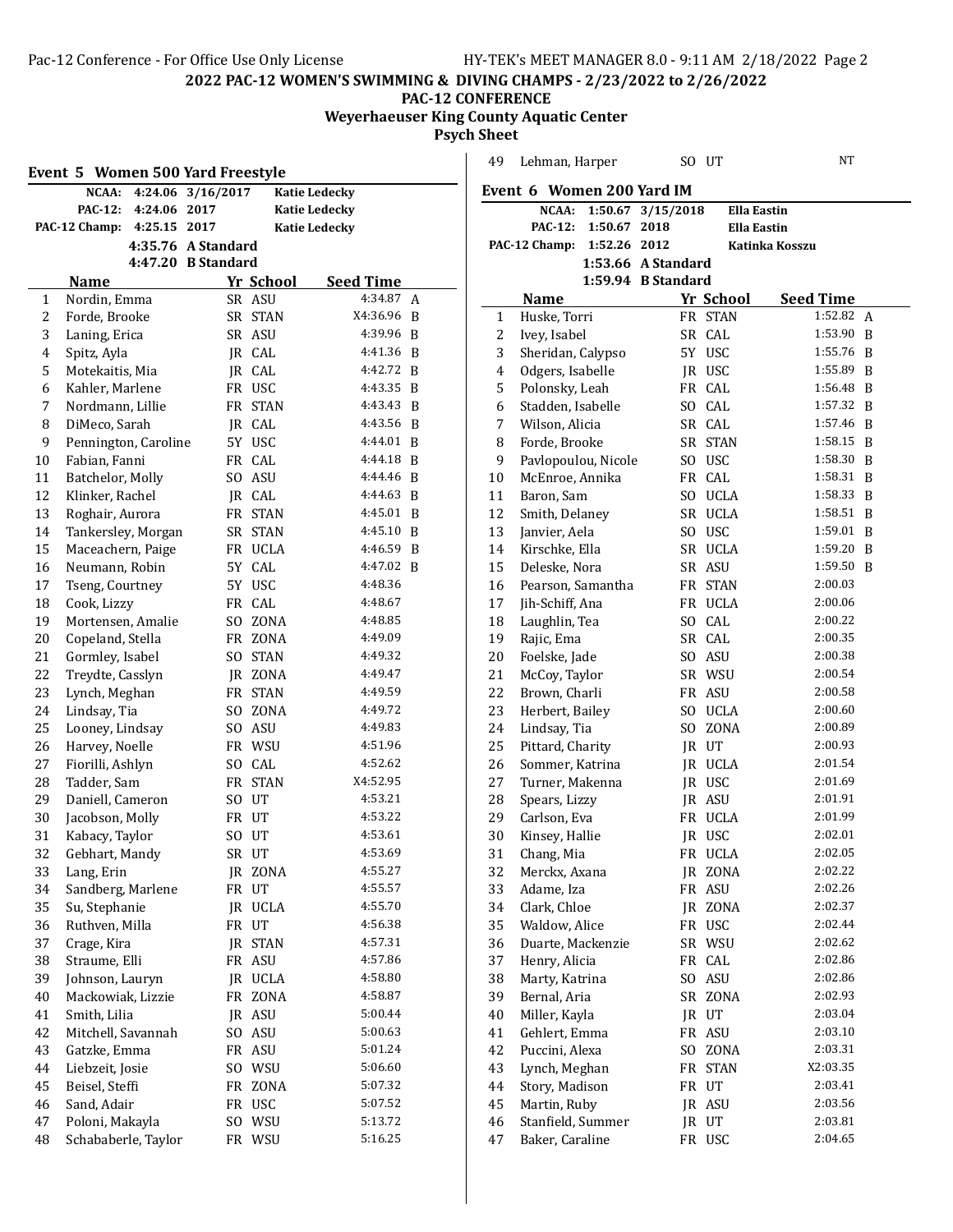# **Weyerhaeuser King County Aquatic Center Psych Sheet**

| Event 6  (Women 200 Yard IM) |                                       |                 |              |                                                |   |  |
|------------------------------|---------------------------------------|-----------------|--------------|------------------------------------------------|---|--|
|                              | Name                                  |                 | Yr School    | <b>Seed Time</b>                               |   |  |
| 48                           | Macy, Sophie                          |                 | FR WSU       | 2:04.69                                        |   |  |
| 49                           | Reeder, Grace                         |                 | JR ZONA      | 2:05.06                                        |   |  |
| 50                           | Ward, Emily                           |                 | SO WSU       | 2:05.14                                        |   |  |
| 51                           | Lieu, Krystal                         |                 | FR UT        | 2:05.16                                        |   |  |
| 52                           | Matous, Emma                          |                 | FR UCLA      | 2:05.66                                        |   |  |
| 53                           | Howard, Abriana                       |                 | SR UCLA      | 2:05.72                                        |   |  |
| 54                           | Ward, Maddie                          |                 | 5Y CAL       | 2:05.93                                        |   |  |
| 55                           | Edwards, Sadie                        |                 | SO UT        | 2:06.18                                        |   |  |
| 56                           | Springer, Jewel                       |                 | JR WSU       | 2:06.29                                        |   |  |
| 57                           | Edwards, Hana                         |                 | FR ASU       | 2:07.71                                        |   |  |
| 58                           | Moro, Ilaria                          |                 | FR WSU       | 2:07.74                                        |   |  |
| 59                           | Vartiainen, Alexandra                 |                 | SO WSU       | 2:08.35                                        |   |  |
| 60                           | Kijkanakorn, Nisha                    |                 | 5Y USC       | 2:08.47                                        |   |  |
| 61                           | All, Isa                              |                 | IR ASU       | 2:08.59                                        |   |  |
| 62                           | Julia, Melanie                        |                 | FR CAL       | 2:09.53                                        |   |  |
| 63                           | Sorensen, Alyssa                      |                 | FR UT        | X2:10.16                                       |   |  |
| 64                           | Bouraoui, Nadia                       |                 | FR ZONA      | 2:10.46                                        |   |  |
| 65                           | Holp, Rachael                         |                 | SR ASU       | X2:10.48                                       |   |  |
| 66                           | Rogness, Sydney                       |                 | FR UT        | 2:12.31                                        |   |  |
| 67                           | McCann, Pilar                         |                 | FR ASU       | NΤ                                             |   |  |
| 68                           | Watson, Alyssa                        |                 | SO UT        | NΤ                                             |   |  |
| 69                           | Heimstead, Julia                      |                 | SO ZONA      | NΤ                                             |   |  |
|                              |                                       |                 |              |                                                |   |  |
|                              | Event 7 Women 50 Yard Freestyle       |                 |              |                                                |   |  |
|                              | NCAA:<br><b>PAC-12:</b><br>20.90 2019 | 20.90 12/5/2019 |              | <b>Abbey Weitzeil</b><br><b>Abbey Weitzeil</b> |   |  |
|                              |                                       |                 |              |                                                |   |  |
|                              |                                       |                 |              |                                                |   |  |
|                              | PAC-12 Champ:<br>21.03 2020           |                 |              | <b>Abbey Weitzeil</b>                          |   |  |
|                              | 21.66 A Standard                      |                 |              |                                                |   |  |
|                              | 22.76 B Standard<br>Name              |                 | Yr School    | <b>Seed Time</b>                               |   |  |
| 1                            | Dobler, Kaitlyn                       |                 | FR USC       | 22.09 B                                        |   |  |
| 2                            | Grover, Claire                        |                 | SR UCLA      | 22.13 B                                        |   |  |
| 3                            | Larson, Chloe                         |                 | SR WSU       | 22.13                                          | B |  |
| 4                            | Delgado, Anicka                       |                 | FR USC       | 22.19 B                                        |   |  |
| 5                            | Garcia, Elise                         |                 | SR CAL       | 22.20 B                                        |   |  |
| 6                            | Gantriis, Emily                       |                 | SO CAL       | 22.22                                          | B |  |
| 7                            | Ivey, Isabel                          |                 | SR CAL       | 22.23                                          | B |  |
| 8                            | Ruck, Taylor                          |                 | JR STAN      | 22.38                                          | B |  |
| 9                            | Transom, Laticia-Leigh                | IR              | <b>USC</b>   | 22.41                                          | B |  |
| 10                           | Davidson, Emma                        | JR              |              | 22.51                                          | B |  |
| 11                           | Rhee, Rachel                          |                 | CAL          | 22.52                                          | B |  |
| 12                           |                                       | JR<br>SR        | UCLA         | 22.52                                          | B |  |
|                              | Goeders, Anya                         |                 | <b>STAN</b>  | 22.53 B                                        |   |  |
| 13<br>14                     | Mazurek, Ella                         | FR              | FR CAL       | 22.53                                          | B |  |
|                              | Duchsherer, Lexi                      |                 | ZONA         |                                                | B |  |
| 15                           | Wheal, Emma                           | JR              | STAN         | 22.54<br>22.55                                 | B |  |
| 16                           | Riley, Eloise                         | JR<br>FR        | CAL          | 22.56                                          | B |  |
| $17\,$                       | Henderson, Hanna                      |                 | USC          |                                                |   |  |
| 18                           | Fryckowska, Natalia                   | SO.             | ASU          | 22.58 B                                        |   |  |
| 19                           | Shaw, Anna                            | FR              | <b>STAN</b>  | 22.59 B<br>22.60                               |   |  |
| 20                           | Kosturos, Sophia                      |                 | JR UCLA      |                                                | B |  |
| 21                           | Dang, Gabby                           |                 | JR UCLA      | 22.71                                          | B |  |
| 22<br>23                     | Casarin, Leyre<br>Stone, Mckenna      | SR              | UT<br>FR CAL | 22.72<br>22.74 B                               | B |  |

| 25 | Anderson, Grace       | SO.            | ZONA        | 22.81  |
|----|-----------------------|----------------|-------------|--------|
| 26 | Connor, Alayna        | SR             | ZONA        | 22.82  |
| 27 | Wright, Madeleine     | SO.            | <b>UCLA</b> | 22.94  |
| 28 | Heimstead, Julia      | SO.            | ZONA        | 23.05  |
| 29 | Rudolph, Janelle      | SO.            | <b>STAN</b> | 23.05  |
| 30 | Crisera, Alex         | JR             | <b>STAN</b> | 23.06  |
| 31 | Milligan, Erin        | FR             | <b>ASU</b>  | 23.11  |
| 32 | Sand, Adair           | <b>FR</b>      | <b>USC</b>  | 23.11  |
| 33 | Cogswell, Daniela     | FR             | CAL         | 23.12  |
| 34 | Woznick, Madeline     | JR             | UT          | 23.12  |
| 35 | Nordmann, Lucie       | JR             | <b>STAN</b> | 23.12  |
| 36 | Schaffer, Brooke      | JR             | <b>UCLA</b> | 23.16  |
| 37 | Lawless, Emma         | SR             | UT          | 23.20  |
| 38 | Clark, Chloe          | JR             | ZONA        | 23.20  |
| 39 | Kragh, Mia            | FR             | CAL         | 23.23  |
| 40 | Tang, Amy             | FR             | <b>STAN</b> | 23.23  |
| 41 | Schwengel, Alyssa     | FR             | ZONA        | 23.24  |
| 42 | Waldow, Alice         | FR             | <b>USC</b>  | 23.24  |
| 43 | Sasseville, Genevieve | FR             | <b>USC</b>  | 23.28  |
| 44 | Broaders, Reed        | FR             | CAL         | 23.33  |
| 45 | Hale, Katie           | SR             | UT          | 23.33  |
| 46 | Cash, Joanie          |                | FR UCLA     | 23.37  |
| 47 | Di Palo, Angela       | FR             | WSU         | 23.37  |
| 48 | Famous, Caroline      | FR             | <b>USC</b>  | 23.41  |
| 49 | Murphy, Crystal       | SO.            | <b>UCLA</b> | 23.42  |
| 50 | Santander, Andrea     | FR             | <b>USC</b>  | 23.42  |
| 51 | Duran, Selena         | FR             | WSU         | 23.43  |
| 52 | Hay, Norah            | FR             | UT          | 23.48  |
| 53 | Akakabota, Stephanie  | FR             | CAL         | 23.58  |
| 54 | Stenstrom, Lindsay    | JR.            | <b>UCLA</b> | 23.65  |
| 55 | Barrier, Emily        | SR             | WSU         | 23.74  |
| 56 | Gardner, Paige        | SR             | WSU         | 23.76  |
| 57 | Grotte, Hailey        | SO.            | WSU         | 23.79  |
| 58 | Burt, Maddy           | SO.            | ZONA        | 23.80  |
| 59 | Ahluwalia, Maddy      | FR             | ZONA        | 23.82  |
| 60 | Fountaine, Keiana     | SR             | WSU         | 23.88  |
| 61 | Jorgenson, Jojo       | FR             | <b>USC</b>  | 24.03  |
| 62 | Carlson, Sofia        | <b>FR</b>      | UT          | X24.25 |
| 63 | Leary, Kate           | S <sub>O</sub> | UT          | 24.32  |
| 64 | Kirton, Mikaela       | JR             | WSU         | 24.34  |
| 65 | NESER, Jade           | JR             | ZONA        | 24.43  |
| 66 | Takashige, Kaya       | SO.            | WSU         | 24.55  |
| 67 | Gassaway, Mckenna     | SR             | UT          | 29.37  |
| 68 | Loevberg, Marte       | FR             | ASU         | NΤ     |
| 69 | Clarkowski, Sophie    | SR             | <b>UCLA</b> | NΤ     |
| 70 | Schmitz, Bonnie       | SR             | <b>UCLA</b> | NT     |
| 71 | Raab, Allie           | SR             | <b>STAN</b> | NΤ     |
| 72 | Van Rooyen, Michee    | JR             | WSU         | NΤ     |
| 73 | Smith, Regan          | FR             | <b>STAN</b> | XNT    |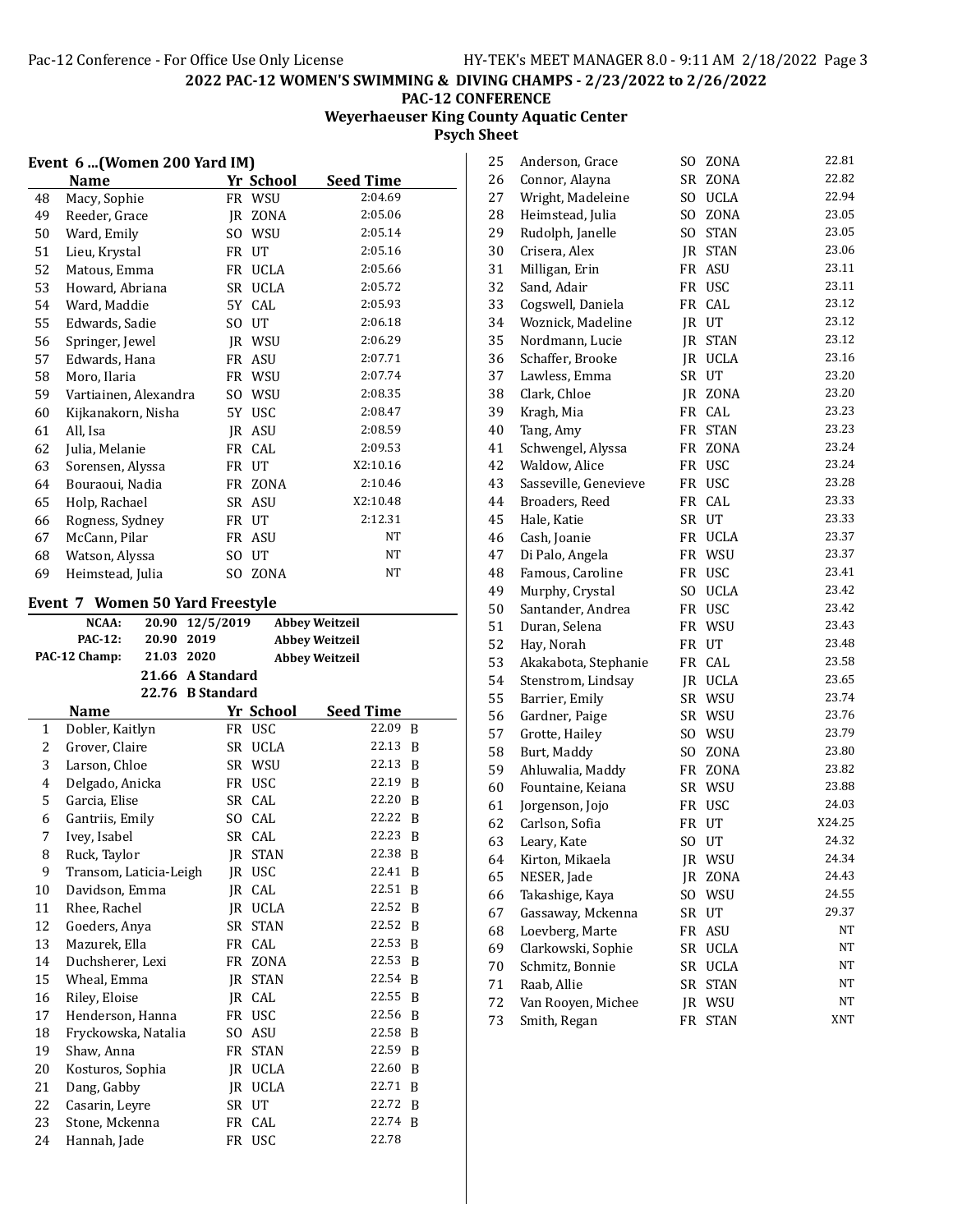**PAC-12 CONFERENCE**

**Weyerhaeuser King County Aquatic Center**

 $\overline{\phantom{a}}$ 

**Psych Sheet**

|  |  |  | Event 8 Women 200 Yard Freestyle Relay |
|--|--|--|----------------------------------------|
|--|--|--|----------------------------------------|

|                                                |                      | NCAA: 1:24.55 3/21/2019 | <b>University of California-Berk</b> |  |  |  |  |
|------------------------------------------------|----------------------|-------------------------|--------------------------------------|--|--|--|--|
| M Murphy, K McLaughlin, A Bilguist, A Weitzeil |                      |                         |                                      |  |  |  |  |
|                                                | PAC-12: 1:24.55 2019 |                         | <b>University of California-Berk</b> |  |  |  |  |
| M Murphy, K McLaughlin, A Bliquist, A Weitzeil |                      |                         |                                      |  |  |  |  |
| PAC-12 Champ: 1:25.87 2018                     |                      |                         | <b>University of California-Berk</b> |  |  |  |  |
| M Murphy, A Bilguist, K McLaughlin, A Weitzeil |                      |                         |                                      |  |  |  |  |
| 1:28.43 A Standard                             |                      |                         |                                      |  |  |  |  |

**1:29.21 B Standard**

|              | <b>Team</b> | Relav | <b>Seed Time</b> |
|--------------|-------------|-------|------------------|
| $\mathbf{1}$ | <b>STAN</b> | A     | 1:27.79 A        |
| 2            | <b>USC</b>  | A     | 1:28.00<br>A     |
| 3            | CAL         | A     | 1:28.10<br>A     |
| 4            | <b>UCLA</b> | A     | 1:29.21<br>B     |
| 5            | Arizona     | A     | 1:29.21<br>B     |
| 6            | WSU         | A     | 1:30.99          |
| 7            | Utah        | A     | 1:31.33          |
| 8            | <b>ASU</b>  | Α     | 1:31.54          |
| 9            | <b>STAN</b> | B     | 1:31.55          |
| 10           | CAL         | B     | 1:31.56          |
| 11           | Arizona     | B     | 1:31.57          |
| 12           | <b>UCLA</b> | B     | 1:31.72          |
| 13           | CAL         | C     | 1:32.50          |
| 14           | WSU         | B     | 1:32.71          |
| 15           | Arizona     | C     | 1:33.41          |
| 16           | ASU         | B     | 1:33.50          |
| 17           | WSU         | C     | 1:36.54          |
| 18           | Utah        | B     | NT               |
| 19           | Utah        | C     | NT               |

### **Event 9 Women Platform Diving**

|              | NCAA:                | 396.75      | 3/23/2013 |             | <b>Haley Ishimatsu</b> |  |
|--------------|----------------------|-------------|-----------|-------------|------------------------|--|
|              | <b>PAC-12:</b>       | 383.35      | 2021      |             | <b>Delaney Schnell</b> |  |
|              | PAC-12 Champ:        | 383.35 2021 |           |             | <b>Delaney Schnell</b> |  |
|              | Name                 |             |           | Yr School   |                        |  |
| $\mathbf{1}$ | Schnell, Delaney     |             |           | SR ZONA     | 359.40                 |  |
| 2            | Wortman, Julia       |             | IR        | <b>STAN</b> | 297.23                 |  |
| 3            | Lenz, Daria          |             |           | SR STAN     | 292.88                 |  |
| 4            | Agunbiade, Nike      |             | SO.       | <b>USC</b>  | 286.50                 |  |
| 5            | Burch, Lauren        |             |           | FR STAN     | 280.65                 |  |
| 6            | Stocker, Savannah    |             | SO.       | <b>USC</b>  | 267.50                 |  |
| 7            | Gariepy-Regan, Quinn |             |           | FR ZONA     | 258.23                 |  |
| 8            | Waxman, Holly        |             | FR        | UT          | 217.50                 |  |
| 9            | Mills, Lexi          |             | IR        | UT          | 216.30                 |  |
| 10           | DeCecco, Lizzie      |             |           | IR UT       | 194.30                 |  |
| 11           | Truax, Hannah        |             |           | SO UT       | 144.70                 |  |
| 12           | Earley, Brooke       |             |           | FR ZONA     | 0.32                   |  |
| 13           | Butler, Hannah       |             |           | IR UCLA     | NP                     |  |
| 14           | Jespergaard, Zoe     |             |           | FR UCLA     | <b>NP</b>              |  |
| 15           | Salvitti, Maya       |             | FR        | <b>UCLA</b> | NP                     |  |
| 16           | Sculti, Lina         |             | SR        | <b>STAN</b> | <b>NP</b>              |  |
| 17           | Papworth, Maria      |             | FR        | <b>STAN</b> | NP                     |  |
| 18           | Huitt, Madison       |             | SO.       | <b>USC</b>  | NP                     |  |
| 19           | Lee, Grace           |             |           | FR USC      | NP                     |  |

| Event 10 Women 400 Yard IM |                                                     |              |                    |                |                       |   |
|----------------------------|-----------------------------------------------------|--------------|--------------------|----------------|-----------------------|---|
|                            | NCAA:<br>3:54.60<br>3/16/2018<br><b>Ella Eastin</b> |              |                    |                |                       |   |
|                            | <b>PAC-12:</b>                                      | 3:54.60      | 2018               |                | Ella Eastin           |   |
|                            | PAC-12 Champ:                                       | 3:56.53 2018 |                    |                | <b>Katie Ledecky</b>  |   |
|                            |                                                     |              | 4:03.62 A Standard |                |                       |   |
|                            |                                                     |              | 4:17.30 B Standard |                |                       |   |
|                            | Name                                                |              |                    | Yr School      | <b>Seed Time</b>      |   |
| $\mathbf{1}$               | Forde, Brooke                                       |              |                    | SR STAN        | 4:03.72               | B |
| 2                          | Wilson, Alicia                                      |              |                    | SR CAL         | 4:06.43               | B |
| 3                          | Sheridan, Calypso                                   |              |                    | 5Y USC         | 4:07.52               | B |
| 4                          | Polonsky, Leah                                      |              |                    | FR CAL         | 4:07.93               | B |
| 5                          | Odgers, Isabelle                                    |              |                    | JR USC         | 4:08.89               | B |
| 6                          | Maceachern, Paige                                   |              |                    | FR UCLA        | 4:12.35               | B |
| 7                          | McEnroe, Annika                                     |              |                    | FR CAL         | 4:12.66               | B |
| 8                          | Deleske, Nora                                       |              |                    | SR ASU         | 4:12.84               | B |
| 9                          | Brown, Charli                                       |              |                    | FR ASU         | 4:14.23               | B |
| 10                         | McCoy, Taylor                                       |              |                    | SR WSU         | 4:14.58               | B |
| 11                         | DiMeco, Sarah                                       |              |                    | IR CAL         | 4:15.41               | B |
| 12                         | Kirschke, Ella                                      |              |                    | SR UCLA        | 4:15.74               | B |
| 13                         | Pavlopoulou, Nicole                                 |              |                    | SO USC         | 4:16.94               | B |
| 14                         | Tadder, Sam                                         |              |                    | FR STAN        | 4:17.14               | B |
| 15                         | Smith, Delaney                                      |              |                    | SR UCLA        | 4:18.21               |   |
| 16                         | Gormley, Isabel                                     |              | SO.                | <b>STAN</b>    | 4:18.54               |   |
| 17                         | Spears, Lizzy                                       |              |                    | JR ASU         | 4:18.75               |   |
| 18                         | Tseng, Courtney                                     |              | 5Y                 | <b>USC</b>     | 4:19.42               |   |
| 19                         | Copeland, Stella                                    |              |                    | FR ZONA        | 4:20.23               |   |
| 20                         | Sommer, Katrina                                     |              |                    | JR UCLA        | 4:20.52               |   |
| 21                         | Pittard, Charity                                    |              |                    | JR UT          | 4:20.92               |   |
| 22                         | Fiorilli, Ashlyn                                    |              |                    | SO CAL         | 4:21.06               |   |
| 23                         | Lynch, Meghan                                       |              |                    | FR STAN        | 4:21.33               |   |
| 24                         | Merckx, Axana                                       |              |                    | JR ZONA        | 4:24.05               |   |
| 25                         | Macy, Sophie                                        |              |                    | FR WSU         | 4:24.60               |   |
| 26                         | Ruthven, Milla                                      |              |                    | FR UT          | 4:24.61               |   |
| 27                         | Reeder, Grace                                       |              |                    | JR ZONA        | 4:24.93               |   |
| 28                         | Springer, Jewel                                     |              |                    | JR WSU         | 4:25.75               |   |
| 29                         | Baker, Caraline                                     |              |                    | FR USC         | 4:25.87               |   |
| 30                         | Rogness, Sydney                                     |              |                    | FR UT          | 4:26.60               |   |
| 31                         | Liebzeit, Josie                                     |              |                    | SO WSU         | 4:27.67               |   |
| 32                         | Matous, Emma                                        |              |                    | FR UCLA        | 4:27.83               |   |
| 33                         | Lindsay, Tia                                        |              |                    | SO ZONA        | 4:30.74               |   |
| 34                         | Beisel, Steffi                                      |              | FR                 | ZONA           | 4:33.21               |   |
| 35                         | Su, Stephanie                                       |              |                    | <b>IR UCLA</b> | 4:37.01               |   |
| 36                         | Holp, Rachael                                       |              |                    | SR ASU         | NT                    |   |
| 37                         | Looney, Lindsay                                     |              |                    | SO ASU         | NT                    |   |
| 38                         | Edwards, Sadie                                      |              |                    | SO UT          | NT                    |   |
| 39                         | Janvier, Aela                                       |              |                    | SO USC         | NT                    |   |
|                            | Event 11 Women 100 Yard Butterfly                   |              |                    |                |                       |   |
|                            | NCAA:                                               |              | 48.89 3/19/2021    |                | <b>Maggie MacNeil</b> |   |
|                            | <b>PAC-12:</b>                                      | 49.26        | 2019               |                | <b>Louise Hansson</b> |   |
|                            | ሮ 19 Ch                                             | 10.21.2010   |                    |                |                       |   |

|   | PAC-12 Champ: | 49.34 2019 |                  | <b>Louise Hansson</b> |                  |  |
|---|---------------|------------|------------------|-----------------------|------------------|--|
|   |               |            | 50.92 A Standard |                       |                  |  |
|   |               |            | 53.76 B Standard |                       |                  |  |
|   | <b>Name</b>   |            | Yr School        |                       | <b>Seed Time</b> |  |
| 1 | Huske, Torri  |            | FR STAN          |                       | 50.30 A          |  |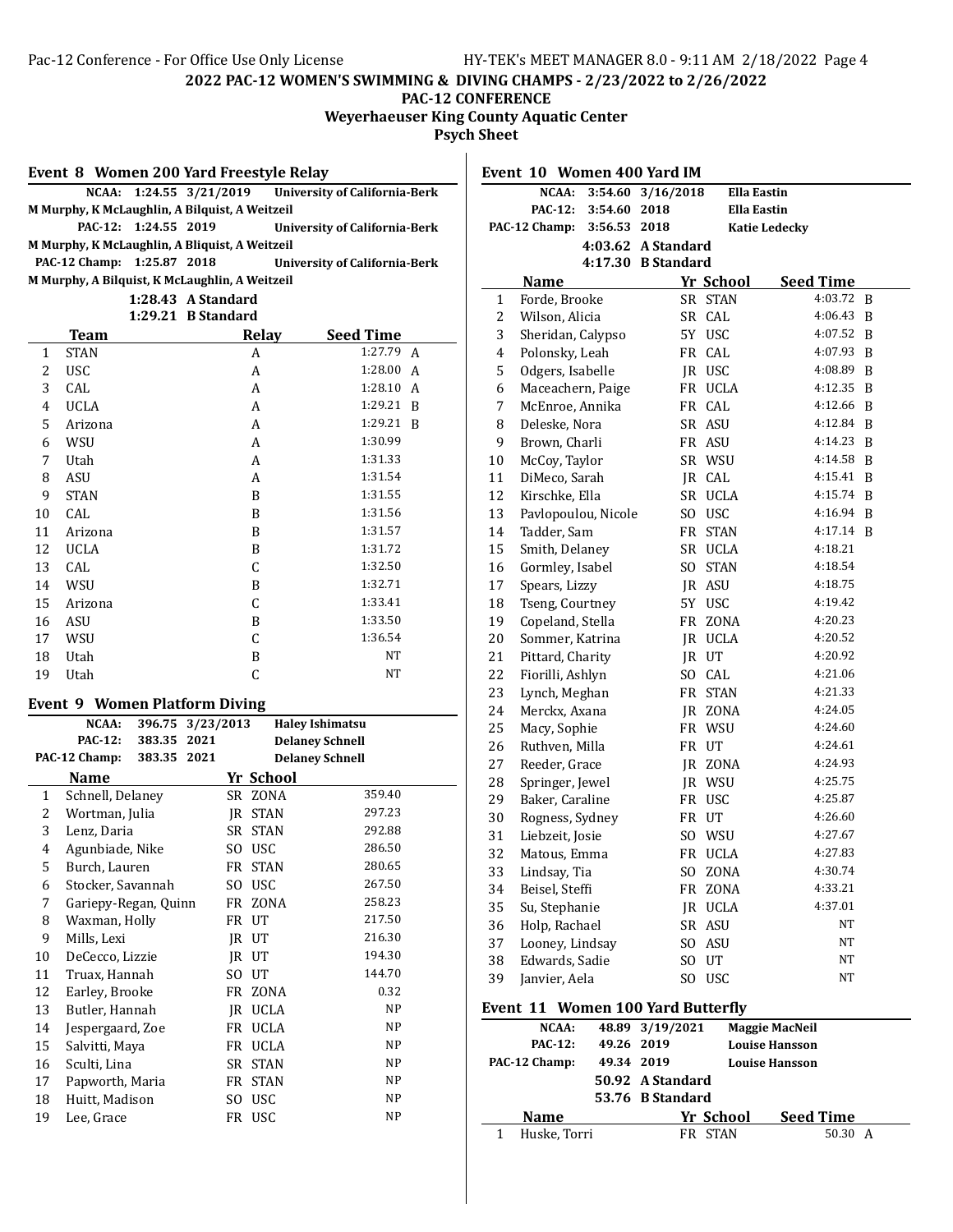# **Weyerhaeuser King County Aquatic Center Psych Sheet**

|    | Event 11  (Women 100 Yard Butterfly)<br>Yr School   |                    |            |                             |              |  |  |  |
|----|-----------------------------------------------------|--------------------|------------|-----------------------------|--------------|--|--|--|
| 2  | Name<br>Sheridan, Calypso                           |                    | 5Y USC     | <b>Seed Time</b><br>52.10 B |              |  |  |  |
| 3  | Dang, Gabby                                         |                    | JR UCLA    | 52.35                       | B            |  |  |  |
| 4  | Delgado, Anicka                                     | <b>FR</b>          | <b>USC</b> | 52.38                       | B            |  |  |  |
| 5  |                                                     |                    |            | 52.42                       |              |  |  |  |
|    | Heimstead, Julia                                    | SO.                | ZONA       | 52.43                       | B            |  |  |  |
| 6  | Smith, Regan                                        |                    | FR STAN    |                             | B            |  |  |  |
| 7  | Kragh, Mia                                          |                    | FR CAL     | 52.55                       | B            |  |  |  |
| 8  | Baron, Sam                                          |                    | SO UCLA    | 52.72                       | $\mathbf{B}$ |  |  |  |
| 9  | Wheal, Emma                                         |                    | JR STAN    | 52.72                       | B            |  |  |  |
| 10 | Foelske, Jade                                       |                    | SO ASU     | 52.92                       | B            |  |  |  |
| 11 | Garcia, Elise                                       |                    | SR CAL     | 52.96                       | B            |  |  |  |
| 12 | Klinker, Rachel                                     |                    | JR CAL     | 52.96                       | B            |  |  |  |
| 13 | Turner, Makenna                                     |                    | JR USC     | 53.18                       | B            |  |  |  |
| 14 | Burt, Maddy                                         | SO                 | ZONA       | 53.30                       | B            |  |  |  |
| 15 | Kinsey, Hallie                                      |                    | JR USC     | 53.43                       | B            |  |  |  |
| 16 | PASSON, Felicity                                    | SR                 | ZONA       | 53.47                       | B            |  |  |  |
| 17 | Lawless, Emma                                       |                    | SR UT      | 53.74 B                     |              |  |  |  |
| 18 | Broaders, Reed                                      |                    | FR CAL     | 53.77                       |              |  |  |  |
| 19 | Sasseville, Genevieve                               |                    | FR USC     | 53.77                       |              |  |  |  |
| 20 | Stone, Mckenna                                      |                    | FR CAL     | 53.85                       |              |  |  |  |
| 21 | Murphy, Crystal                                     |                    | SO UCLA    | 54.05                       |              |  |  |  |
| 22 | Grover, Claire                                      |                    | SR UCLA    | 54.35                       |              |  |  |  |
| 23 | Martin, Ruby                                        |                    | JR ASU     | 54.41                       |              |  |  |  |
| 24 | Cash, Joanie                                        |                    | FR UCLA    | 54.41                       |              |  |  |  |
| 25 | Marty, Katrina                                      | SO.                | ASU        | 54.44                       |              |  |  |  |
| 26 | Waldow, Alice                                       |                    | FR USC     | 54.46                       |              |  |  |  |
| 27 | Puccini, Alexa                                      | SO.                | ZONA       | 54.65                       |              |  |  |  |
| 28 | Goeders, Anya                                       | SR                 | STAN       | 55.14                       |              |  |  |  |
| 29 | Anderson, Grace                                     | SO.                | ZONA       | 55.15                       |              |  |  |  |
| 30 | Nordmann, Lucie                                     |                    | JR STAN    | 55.17                       |              |  |  |  |
| 31 | Clarkowski, Sophie                                  |                    | SR UCLA    | 55.20                       |              |  |  |  |
| 32 | Brown, Jane                                         |                    | SO ASU     | 55.27                       |              |  |  |  |
| 33 | Hale, Katie                                         |                    | SR UT      | 56.10                       |              |  |  |  |
| 34 | Moro, Ilaria                                        |                    | FR WSU     | 56.20                       |              |  |  |  |
| 35 | Takashige, Kaya                                     |                    | SO WSU     | 56.23                       |              |  |  |  |
| 36 | Connor, Alayna                                      |                    | SR ZONA    | 56.67                       |              |  |  |  |
| 37 | Leary, Kate                                         | SO                 | UT         | 57.01                       |              |  |  |  |
| 38 | Riley, Isabella                                     |                    | SO CAL     | 57.12                       |              |  |  |  |
| 39 | Julia, Melanie                                      |                    | FR CAL     | 57.13                       |              |  |  |  |
| 40 | Edwards, Sadie                                      | SO.                | UT         | 57.18                       |              |  |  |  |
| 41 | Kirton, Mikaela                                     |                    | JR WSU     | 57.65                       |              |  |  |  |
| 42 | Woznick, Madeline                                   |                    | JR UT      | 57.87                       |              |  |  |  |
| 43 | Carlson, Sofia                                      |                    | FR UT      | X58.18                      |              |  |  |  |
| 44 | Schmitz, Bonnie                                     |                    | SR UCLA    | 58.57                       |              |  |  |  |
| 45 | Lo, Emily                                           |                    | SR UCLA    | 59.84                       |              |  |  |  |
| 46 | Lehman, Harper                                      |                    | SO UT      | NΤ                          |              |  |  |  |
|    |                                                     |                    |            |                             |              |  |  |  |
|    | Event 12 Women 200 Yard Freestyle<br>NCAA:          | 1:39.10 3/20/2015  |            | <b>Missy Franklin</b>       |              |  |  |  |
|    | 1:39.10 2015<br><b>PAC-12:</b>                      |                    |            | <b>Missy Franklin</b>       |              |  |  |  |
|    | PAC-12 Champ: 1:40.37 2017                          |                    |            | <b>Simone Manuel</b>        |              |  |  |  |
|    |                                                     | 1:42.98 A Standard |            |                             |              |  |  |  |
|    |                                                     | 1:47.12 B Standard |            |                             |              |  |  |  |
|    | <u>Yr School</u><br><b>Seed Time</b><br><b>Name</b> |                    |            |                             |              |  |  |  |
| 1  | Transom, Laticia-Leigh                              |                    | JR USC     | 1:43.10 B                   |              |  |  |  |
|    |                                                     |                    |            |                             |              |  |  |  |

| 2              | Ivey, Isabel                  | SR        | CAL            | 1:43.13 | B |
|----------------|-------------------------------|-----------|----------------|---------|---|
| 3              | Nordin, Emma                  |           | SR ASU         | 1:43.76 | B |
| $\overline{4}$ | Ruck, Taylor                  |           | <b>JR STAN</b> | 1:44.53 | B |
| 5              | Laning, Erica                 | SR        | ASU            | 1:45.17 | B |
| 6              | Spitz, Ayla                   |           | JR CAL         | 1:45.37 | B |
| 7              | Nordmann, Lillie              | FR        | <b>STAN</b>    | 1:45.58 | B |
| 8              | Neumann, Robin                | 5Y        | CAL            | 1:45.74 | B |
| 9              | Motekaitis, Mia               | JR        | CAL            | 1:46.02 | B |
| 10             | Batchelor, Molly              | SO.       | <b>ASU</b>     | 1:46.17 | B |
| 11             | Tankersley, Morgan            | SR        | <b>STAN</b>    | 1:46.56 | B |
| 12             | Looney, Lindsay               | SO.       | <b>ASU</b>     | 1:46.92 | B |
| 13             | Rhee, Rachel                  | JR        | <b>UCLA</b>    | 1:47.06 | B |
| 14             | Davidson, Emma                | JR        | CAL            | 1:47.18 |   |
| 15             | Mazurek, Ella                 | FR        | CAL            | 1:47.29 |   |
| 16             | Kahler, Marlene               |           | FR USC         | 1:47.41 |   |
| 17             | Gantriis, Emily               | SO.       | CAL            | 1:47.49 |   |
| 18             | Cook, Lizzy                   | FR        | CAL            | 1:47.50 |   |
| 19             | Lindsay, Tia                  | SO.       | ZONA           | 1:47.52 |   |
| 20             | Kirschke, Ella                | <b>SR</b> | UCLA           | 1:47.70 |   |
| 21             | Forde, Brooke                 | <b>SR</b> | STAN           | 1:47.71 |   |
| 22             | Mortensen, Amalie             | SO.       | ZONA           | 1:47.75 |   |
| 23             | Pearson, Samantha             | FR        | <b>STAN</b>    | 1:47.78 |   |
| 24             | Sand, Adair                   | FR        | <b>USC</b>     | 1:47.79 |   |
| 25             | Roghair, Aurora               | FR        | <b>STAN</b>    | 1:47.88 |   |
| 26             | Treydte, Casslyn              |           | JR ZONA        | 1:47.91 |   |
| 27             | Garcia, Elise                 | SR        | CAL            | 1:48.12 |   |
| 28             | Fabian, Fanni                 |           | FR CAL         | 1:48.17 |   |
| 29             | Milligan, Erin                | FR        | ASU            | 1:48.20 |   |
| 30             |                               |           |                | 1:48.26 |   |
| 31             | Tseng, Courtney<br>Shaw, Anna | FR        | 5Y USC         | 1:48.30 |   |
|                |                               |           | <b>STAN</b>    | 1:48.43 |   |
| 32             | Di Palo, Angela               | FR        | WSU            | 1:48.46 |   |
| 33             | Loevberg, Marte               | FR        | ASU            | 1:48.65 |   |
| 34             | Riley, Eloise                 | JR        | CAL            | 1:48.66 |   |
| 35             | Smith, Delaney                | <b>SR</b> | <b>UCLA</b>    | 1:48.68 |   |
| 36             | Schaffer, Brooke              |           | JR UCLA        |         |   |
| 37             | Delgado, Anicka               | FR        | <b>USC</b>     | 1:48.86 |   |
| 38             | Straume, Elli                 | FR        | ASU            | 1:49.16 |   |
| 39             | Harvey, Noelle                | FR        | WSU            | 1:49.19 |   |
| 40             | Crage, Kira                   | IR.       | <b>STAN</b>    | 1:49.26 |   |
| 41             | Casarin, Leyre                | SR        | UT             | 1:49.29 |   |
| 42             | Barrier, Emily                | SR        | WSU            | 1:49.35 |   |
| 43             | Wright, Madeleine             | SO.       | <b>UCLA</b>    | 1:49.87 |   |
| 44             | Smith, Lilia                  | JR        | ASU            | 1:50.01 |   |
| 45             | Santander, Andrea             | FR        | <b>USC</b>     | 1:50.04 |   |
| 46             | Daniell, Cameron              | SO.       | UT             | 1:50.53 |   |
| 47             | Duran, Selena                 | FR        | WSU            | 1:50.60 |   |
| 48             | Miller, Kayla                 | JR        | UT             | 1:50.74 |   |
| 49             | Fountaine, Keiana             | SR        | WSU            | 1:50.76 |   |
| 50             | Mitchell, Savannah            | SO.       | ASU            | 1:50.78 |   |
| 51             | Schwengel, Alyssa             | FR        | ZONA           | 1:50.99 |   |
| 52             | Jacobson, Molly               | FR        | UT             | 1:51.05 |   |
| 53             | Kabacy, Taylor                | SO.       | UT             | 1:51.24 |   |
| 54             | Stanfield, Summer             | JR        | UT             | 1:51.38 |   |
| 55             | Ward, Emily                   | SO.       | WSU            | 1:52.06 |   |
| 56             | Jorgenson, Jojo               | FR        | <b>USC</b>     | 1:52.69 |   |
| 57             | Sandberg, Marlene             | FR        | UT             | 1:52.91 |   |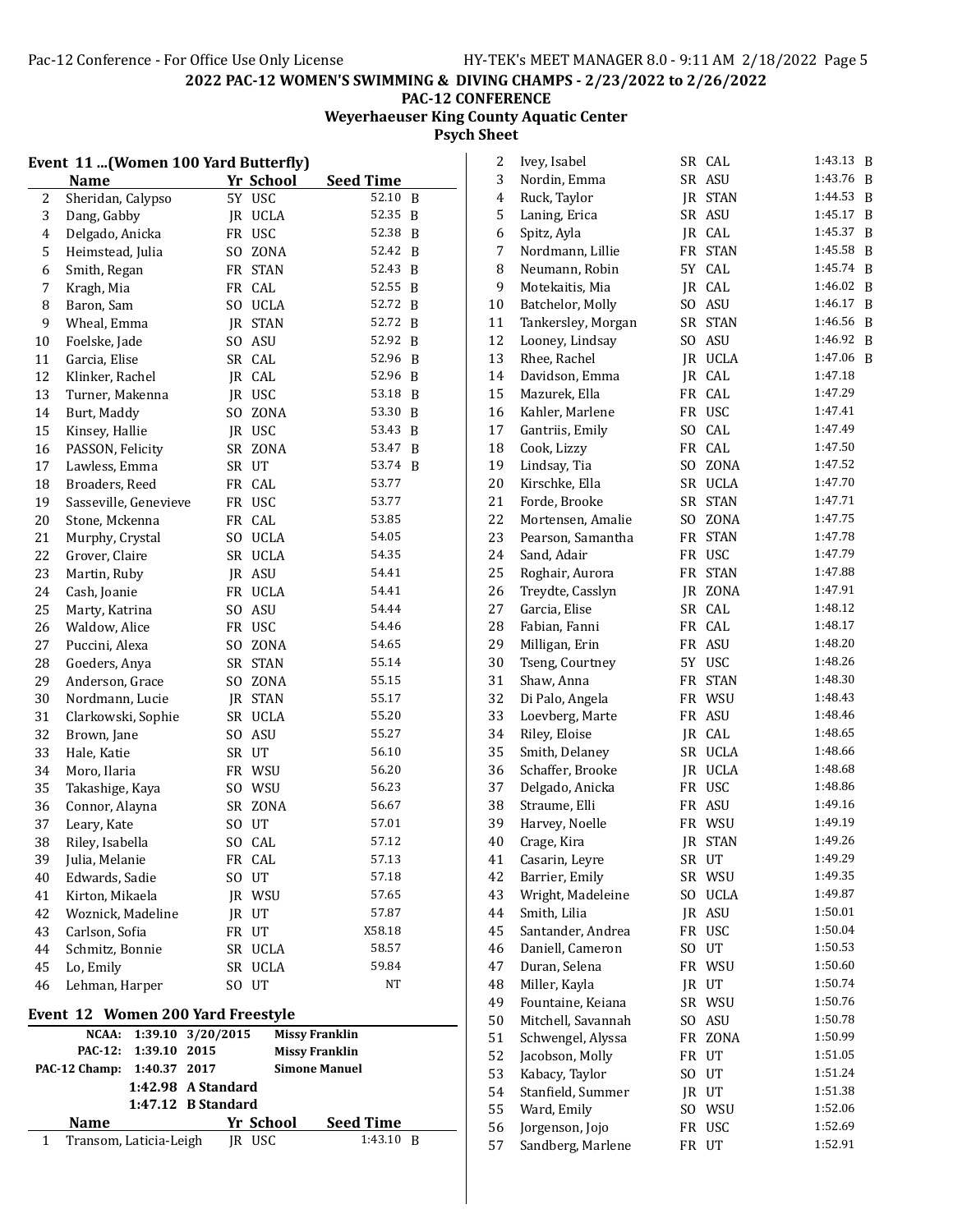## **PAC-12 CONFERENCE**

**Weyerhaeuser King County Aquatic Center**

**Psych Sheet**

|                                       | Event 12 (Women 200 Yard Freestyle) |      |            |           |  |  |  |  |  |
|---------------------------------------|-------------------------------------|------|------------|-----------|--|--|--|--|--|
| Yr School<br><b>Seed Time</b><br>Name |                                     |      |            |           |  |  |  |  |  |
| 58                                    | Watson, Alyssa                      | SO.  | $U$ T      | 1:52.95   |  |  |  |  |  |
| 59                                    | Gatzke, Emma                        |      | FR ASU     | 1:53.46   |  |  |  |  |  |
| 60                                    | Duchsherer, Lexi                    |      | FR ZONA    | 1:53.69   |  |  |  |  |  |
| 61                                    | Rogness, Sydney                     | FR   | UT         | 1:54.01   |  |  |  |  |  |
| 62                                    | Mackowiak, Lizzie                   | FR   | ZONA       | 1:55.03   |  |  |  |  |  |
| 63                                    | Schababerle, Taylor                 |      | FR WSU     | 1:55.46   |  |  |  |  |  |
| 64                                    | Van Rooyen, Michee                  | IR   | WSU        | 1:57.09   |  |  |  |  |  |
| 65                                    | Akakabota, Stephanie                |      | FR CAL     | 2:02.02   |  |  |  |  |  |
| 66                                    | Pennington, Caroline                | 5Y - | <b>USC</b> | <b>NT</b> |  |  |  |  |  |
| 67                                    | Carlson, Sofia                      | FR   | UТ         | XNT       |  |  |  |  |  |

# **Event 13 Women 100 Yard Breaststroke**

| NCAA:          |            | 55.73 3/22/2019    | Lilly King            |
|----------------|------------|--------------------|-----------------------|
| <b>PAC-12:</b> | 57.36 2016 |                    | <b>Sarah Haase</b>    |
| PAC-12 Champ:  | 57.80 2021 |                    | <b>Kaitlyn Dobler</b> |
|                |            | 58.46 A Standard   |                       |
|                |            | 1:01.84 R Standard |                       |

|                | Name                  |           | Yr School   | <b>Seed Time</b> |   |  |  |
|----------------|-----------------------|-----------|-------------|------------------|---|--|--|
| $\mathbf{1}$   | Dobler, Kaitlyn       |           | FR USC      | 57.95            | A |  |  |
| $\overline{c}$ | NESER, Jade           | JR        | ZONA        | 59.63            | B |  |  |
| 3              | Rajic, Ema            | SR        | CAL         | 59.72            | B |  |  |
| $\overline{4}$ | Odgers, Isabelle      |           | JR USC      | 1:00.17          | B |  |  |
| 5              | Adame, Iza            | FR        | ASU         | 1:00.43          | B |  |  |
| 6              | Pavlopoulou, Nicole   | SO.       | <b>USC</b>  | 1:00.48          | B |  |  |
| 7              | Carlson, Eva          |           | FR UCLA     | 1:00.76          | B |  |  |
| 8              | Herbert, Bailey       |           | SO UCLA     | 1:00.85          | B |  |  |
| 9              | Henry, Alicia         |           | FR CAL      | 1:01.19          | B |  |  |
| 10             | Ward, Maddie          | 5Y        | CAL         | 1:01.32          | B |  |  |
| 11             | Jih-Schiff, Ana       |           | FR UCLA     | 1:01.83          | B |  |  |
| 12             | Raab, Allie           | SR        | <b>STAN</b> | 1:02.00          |   |  |  |
| 13             | Gehlert, Emma         | FR        | <b>ASU</b>  | 1:02.18          |   |  |  |
| 14             | Duarte, Mackenzie     |           | SR WSU      | 1:02.24          |   |  |  |
| 15             | Pittard, Charity      |           | JR UT       | 1:02.43          |   |  |  |
| 16             | Grotte, Hailey        |           | SO WSU      | 1:02.53          |   |  |  |
| 17             | Miller, Kayla         |           | JR UT       | 1:02.58          |   |  |  |
| 18             | Tadder, Sam           | FR        | <b>STAN</b> | 1:02.90          |   |  |  |
| 19             | Kijkanakorn, Nisha    | 5Y        | <b>USC</b>  | 1:02.94          |   |  |  |
| 20             | Ahluwalia, Maddy      | FR        | ZONA        | 1:03.10          |   |  |  |
| 21             | Vartiainen, Alexandra | SO.       | WSU         | 1:03.22          |   |  |  |
| 22             | Gassaway, Mckenna     |           | SR UT       | 1:03.39          |   |  |  |
| 23             | Fryckowska, Natalia   | SO.       | <b>ASU</b>  | 1:03.42          |   |  |  |
| 24             | Lo, Emily             |           | SR UCLA     | 1:03.51          |   |  |  |
| 25             | Takashige, Kaya       |           | SO WSU      | 1:03.63          |   |  |  |
| 26             | McCann, Pilar         | FR        | <b>ASU</b>  | 1:03.68          |   |  |  |
| 27             | Story, Madison        | <b>FR</b> | UT          | 1:03.73          |   |  |  |
| 28             | Julia, Melanie        | FR        | CAL         | 1:04.15          |   |  |  |
| 29             | Lieu, Krystal         |           | FR UT       | 1:04.40          |   |  |  |
| 30             | Baker, Caraline       |           | FR USC      | 1:04.47          |   |  |  |
| 31             | Macy, Sophie          |           | FR WSU      | 1:05.49          |   |  |  |
| 32             | Sorensen, Alyssa      |           | FR UT       | X1:05.63         |   |  |  |
| 33             | Bouraoui, Nadia       | FR        | ZONA        | 1:06.11          |   |  |  |
| 34             | Grover, Claire        | <b>SR</b> | <b>UCLA</b> | NΤ               |   |  |  |

| Event 14 Women 100 Yard Backstroke |                                  |            |                  |                  |                     |                  |   |
|------------------------------------|----------------------------------|------------|------------------|------------------|---------------------|------------------|---|
|                                    | NCAA:                            | 49.18      | 3/22/2019        |                  | <b>Beata Nelson</b> |                  |   |
|                                    | <b>PAC-12:</b>                   | 49.69      | 2017             |                  | <b>Ally Howe</b>    |                  |   |
|                                    | PAC-12 Champ:                    | 49.69 2017 |                  |                  | <b>Ally Howe</b>    |                  |   |
|                                    |                                  |            | 50.93 A Standard |                  |                     |                  |   |
|                                    |                                  |            | 53.94 B Standard |                  |                     |                  |   |
|                                    | <b>Name</b>                      |            |                  | Yr School        |                     | <b>Seed Time</b> |   |
| 1                                  | Smith, Regan                     |            |                  | FR STAN          |                     | 49.97            | A |
| 2                                  | Stadden, Isabelle                |            | SO.              | CAL              |                     | 51.00            | B |
| 3                                  | Sheridan, Calypso                |            |                  | 5Y USC           |                     | 51.79            | B |
| 4                                  | Bernal, Aria                     |            |                  | SR ZONA          |                     | 51.83            | B |
| 5                                  | Nordmann, Lucie                  |            |                  | JR STAN          |                     | 51.93            | B |
| 6                                  | Hannah, Jade                     |            |                  | FR USC           |                     | 52.66            | B |
| $\overline{7}$                     | Ruck, Taylor                     |            |                  | JR STAN          |                     | 52.74            | B |
| 8                                  | Kosturos, Sophia                 |            |                  | JR UCLA          |                     | 53.03            | B |
| 9                                  | Tang, Amy                        |            |                  | FR STAN          |                     | 53.16            | B |
| 10                                 | Crisera, Alex                    |            |                  | JR STAN          |                     | 53.30            | B |
| 11                                 | Famous, Caroline                 |            |                  | FR USC           |                     | 53.40            | B |
| 12                                 | Rudolph, Janelle                 |            | SO.              | <b>STAN</b>      |                     | 53.42            | B |
| 13                                 | Janvier, Aela                    |            |                  | SO USC           |                     | 53.45            | B |
| 14                                 | Laughlin, Tea                    |            |                  | SO CAL           |                     | 53.70            | B |
| 15                                 | Lawless, Emma                    |            |                  | SR UT            |                     | 53.88<br>53.95   | B |
| 16                                 | Broaders, Reed                   |            |                  | FR CAL<br>FR USC |                     | 54.09            |   |
| 17                                 | Henderson, Hanna                 |            |                  | SR ZONA          |                     | 54.28            |   |
| 18<br>19                           | PASSON, Felicity<br>Clark, Chloe |            |                  | IR ZONA          |                     | 54.52            |   |
| 20                                 | Brown, Jane                      |            |                  | SO ASU           |                     | 54.54            |   |
| 21                                 | Chang, Mia                       |            |                  | FR UCLA          |                     | 54.60            |   |
| 22                                 | Marty, Katrina                   |            |                  | SO ASU           |                     | 54.69            |   |
| 23                                 | Gebhart, Mandy                   |            |                  | SR UT            |                     | 54.70            |   |
| 24                                 | Pearson, Samantha                |            |                  | FR STAN          |                     | 54.92            |   |
| 25                                 | Sommer, Katrina                  |            |                  | JR UCLA          |                     | 54.94            |   |
| 26                                 | Hay, Norah                       |            |                  | FR UT            |                     | 55.01            |   |
| 27                                 | Puccini, Alexa                   |            |                  | SO ZONA          |                     | 55.19            |   |
| 28                                 | Riley, Isabella                  |            |                  | SO CAL           |                     | 55.31            |   |
| 29                                 | Waldow, Alice                    |            |                  | FR USC           |                     | 55.43            |   |
| 30                                 | Stenstrom, Lindsay               |            |                  | JR UCLA          |                     | 55.65            |   |
| 31                                 | Edwards, Hana                    |            |                  | FR ASU           |                     | 55.74            |   |
| 32                                 | Howard, Abriana                  |            |                  | SR UCLA          |                     | 55.82            |   |
| 33                                 | Cogswell, Daniela                |            | FR               | CAL              |                     | 55.89            |   |
| 34                                 | Poloni, Makayla                  |            | S <sub>O</sub>   | WSU              |                     | 55.93            |   |
| 35                                 | Lang, Erin                       |            | IR               | ZONA             |                     | 56.20            |   |
| 36                                 | Duran, Selena                    |            | FR               | WSU              |                     | 56.24            |   |
| 37                                 | Leary, Kate                      |            | SO.              | UT               |                     | 56.43            |   |
| 38                                 | Swain, Kiana                     |            | S <sub>O</sub>   | WSU              |                     | 57.82            |   |
| 39                                 | All, Isa                         |            | JR               | ASU              |                     | 58.39            |   |
| 40                                 | Gardner, Paige                   |            | SR               | WSU              |                     | 59.07            |   |
| 41                                 | Lehman, Harper                   |            | SO.              | UT               |                     | NT               |   |
| 42                                 | Watson, Alyssa                   |            | SO               | UT               |                     | NT               |   |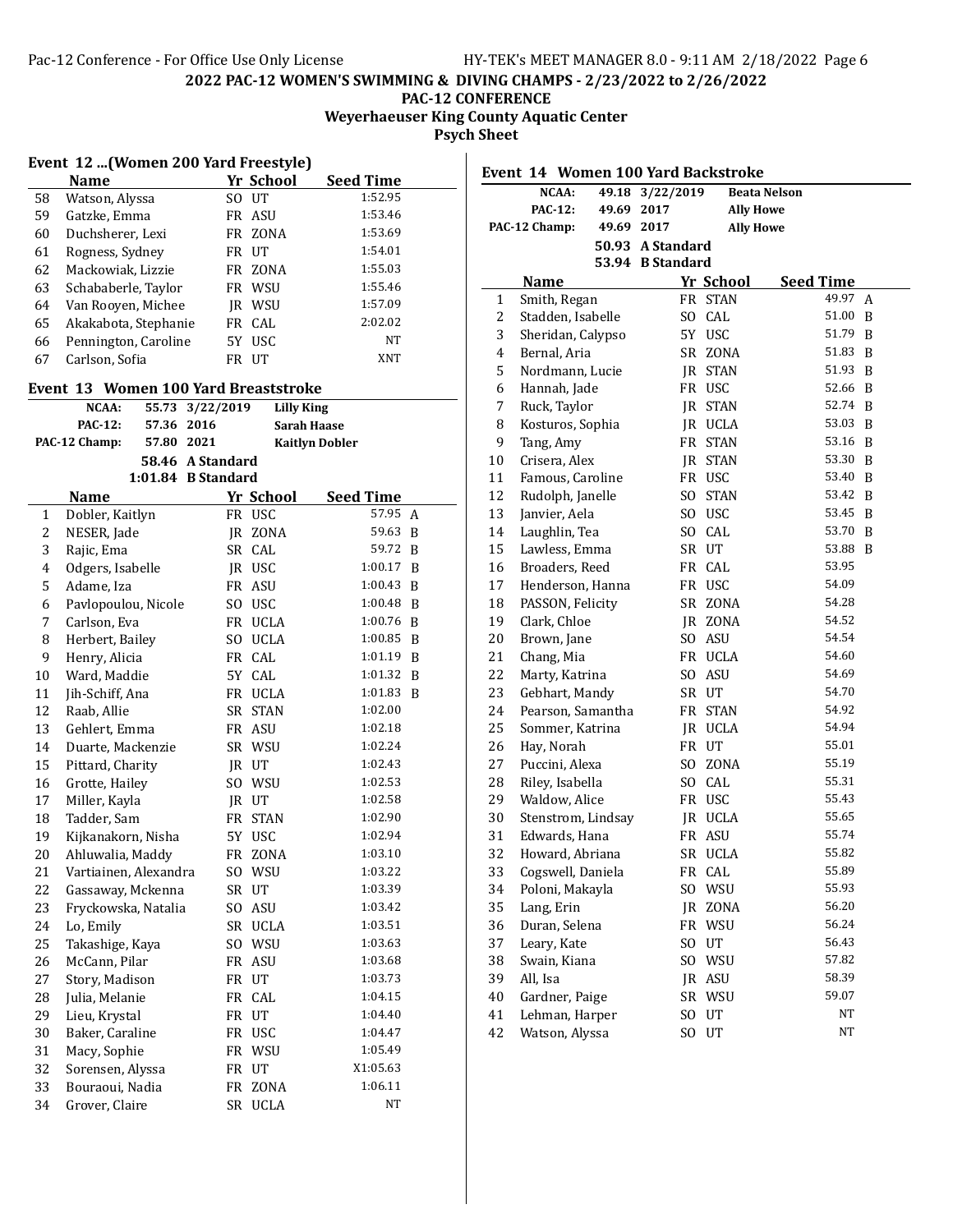# **Weyerhaeuser King County Aquatic Center Psych Sheet**

| Event 15 Women 400 Yard Medley Relay                    |                                                              |  |                    |                 |   |  |  |  |
|---------------------------------------------------------|--------------------------------------------------------------|--|--------------------|-----------------|---|--|--|--|
|                                                         | NCAA:                                                        |  | 3:24.59 3/18/2021  | <b>NC State</b> |   |  |  |  |
|                                                         | K. Berkoff, S. Hansson, K. Alons, J. Poole                   |  |                    |                 |   |  |  |  |
|                                                         | <b>PAC-12:</b><br>3:25.09 2018<br><b>Stanford University</b> |  |                    |                 |   |  |  |  |
|                                                         | A. Howe, K. Williams, J. Hu, S. Manuel                       |  |                    |                 |   |  |  |  |
| PAC-12 Champ: 3:25.15 2018<br><b>Stanford Univesity</b> |                                                              |  |                    |                 |   |  |  |  |
|                                                         | A. Howe, K. Williams, J. Hu, S.Manuel                        |  |                    |                 |   |  |  |  |
|                                                         |                                                              |  | 3:31.66 A Standard |                 |   |  |  |  |
|                                                         |                                                              |  | 3:33.78 B Standard |                 |   |  |  |  |
|                                                         | Team                                                         |  | Relay              | Seed Time       |   |  |  |  |
| 1                                                       | <b>STAN</b>                                                  |  | A                  | 3:28.76         | A |  |  |  |
| 2                                                       | <b>USC</b>                                                   |  | A                  | 3:29.07         | A |  |  |  |
| 3                                                       | CAL                                                          |  | A                  | 3:30.70         | A |  |  |  |
| 4                                                       | Arizona                                                      |  | A                  | 3:30.95         | A |  |  |  |
| 5                                                       | <b>UCLA</b>                                                  |  | A                  | 3:33.17         | B |  |  |  |
| 6                                                       | <b>ASU</b>                                                   |  | A                  | 3:36.59         |   |  |  |  |
| 7                                                       | Utah                                                         |  | A                  | 3:40.29         |   |  |  |  |
| 8                                                       | WSU                                                          |  | A                  | 3:40.83         |   |  |  |  |
| 9                                                       | <b>STAN</b>                                                  |  | B                  | 3:40.84         |   |  |  |  |
| 10                                                      | CAL                                                          |  | B                  | 3:40.85         |   |  |  |  |
| 11                                                      | CAL                                                          |  | C                  | 3:40.86         |   |  |  |  |
| 12                                                      | <b>UCLA</b>                                                  |  | B                  | 3:40.87         |   |  |  |  |
| 13                                                      | <b>UCLA</b>                                                  |  | C                  | 3:40.88         |   |  |  |  |
| 14                                                      | Arizona                                                      |  | B                  | 3:41.46         |   |  |  |  |
| 15                                                      | WSU                                                          |  | B                  | 3:45.73         |   |  |  |  |
| 16                                                      | WSU                                                          |  | C                  | 3:47.53         |   |  |  |  |
| 17                                                      | <b>ASU</b>                                                   |  | B                  | NT              |   |  |  |  |
| 18                                                      | Utah                                                         |  | B                  | <b>NT</b>       |   |  |  |  |
| 19                                                      | Utah                                                         |  | C                  | NT              |   |  |  |  |
| 20                                                      | Arizona                                                      |  | C                  | NT              |   |  |  |  |

### **Event** 16 Women 1650 Yard Freestyle

|              | NCAA: 15:03.31 11/18/2017 Katie Ledecky       |       |             |                     |              |  |
|--------------|-----------------------------------------------|-------|-------------|---------------------|--------------|--|
|              | PAC-12: 15:03.31 2016<br><b>Katie Ledecky</b> |       |             |                     |              |  |
|              | PAC-12 Champ: 15:40.17 2015                   |       |             | <b>Cierra Runge</b> |              |  |
|              | 15:52.41 A Standard                           |       |             |                     |              |  |
|              | 16:30.59 B Standard                           |       |             |                     |              |  |
|              | <b>Name</b>                                   |       | Yr School   | <b>Seed Time</b>    |              |  |
| $\mathbf{1}$ | Nordin, Emma                                  |       | SR ASU      | 15:47.15            | A            |  |
| 2            | Pennington, Caroline                          |       | 5Y USC      | 16:00.73            | <sup>B</sup> |  |
| 3            | Roghair, Aurora                               |       | FR STAN     | 16:10.55            | B            |  |
| 4            | DiMeco, Sarah                                 |       | IR CAL      | 16:16.47            | B            |  |
| 5            | Kahler, Marlene                               |       | FR USC      | 16:22.30            | B            |  |
| 6            | Fabian, Fanni                                 |       | FR CAL      | 16:34.96            |              |  |
| 7            | Sandberg, Marlene                             | FR UT |             | 16:36.45            |              |  |
| 8            | Kabacy, Taylor                                | SO UT |             | 16:37.52            |              |  |
| 9            | Tankersley, Morgan                            |       | SR STAN     | 16:41.45            |              |  |
| 10           | Fiorilli, Ashlyn                              | SO.   | CAL         | 16:42.02            |              |  |
| 11           | Copeland, Stella                              |       | FR ZONA     | 16:43.08            |              |  |
| 12           | Maceachern, Paige                             | FR    | UCLA        | 16:45.06            |              |  |
| 13           | Jacobson, Molly                               | FR    | UT          | 16:46.05            |              |  |
| 14           | Tseng, Courtney                               |       | 5Y USC      | 16:53.23            |              |  |
| 15           | Daniell, Cameron                              | SO.   | UT          | 16:53.39            |              |  |
| 16           | Ruthven, Milla                                | FR    | UT          | 16:53.99            |              |  |
| 17           | Su, Stephanie                                 | IR    | <b>UCLA</b> | 16:56.29            |              |  |

| 18 | Mackowiak, Lizzie   |      | FR ZONA     | 17:13.07  |
|----|---------------------|------|-------------|-----------|
| 19 | Beisel, Steffi      |      | FR ZONA     | 17:31.89  |
| 20 | Liebzeit, Josie     | SO   | WSU         | 18:01.31  |
| 21 | Schababerle, Taylor |      | FR WSU      | 18:38.30  |
| 22 | Laning, Erica       |      | SR ASU      | NT        |
| 23 | Holp, Rachael       |      | SR ASU      | NT        |
| 24 | Straume, Elli       |      | FR ASU      | <b>NT</b> |
| 25 | Mitchell, Savannah  |      | SO ASU      | <b>NT</b> |
| 26 | Gatzke, Emma        |      | FR ASU      | NT        |
| 27 | Johnson, Lauryn     | IR   | <b>UCLA</b> | NT        |
| 28 | Gormley, Isabel     | SO.  | <b>STAN</b> | <b>NT</b> |
| 29 | Lynch, Meghan       | FR - | <b>STAN</b> | <b>NT</b> |
| 30 | Harvey, Noelle      |      | FR WSU      | <b>NT</b> |

## **Event 17 Women 200 Yard Backstroke**

| еленс II                | wulitti 200 Taru batksu ukt<br>NCAA: | 1:47.24 3/23/2019  | <b>Beata Nelson</b> |                       |   |
|-------------------------|--------------------------------------|--------------------|---------------------|-----------------------|---|
|                         | <b>PAC-12:</b><br>1:47.30            | 2018               |                     | <b>Kathleen Baker</b> |   |
|                         | PAC-12 Champ:<br>1:48.27             | 2018               |                     | <b>Kathleen Baker</b> |   |
|                         |                                      | 1:50.50 A Standard |                     |                       |   |
|                         |                                      | 1:57.11 B Standard |                     |                       |   |
|                         | Name                                 |                    | Yr School           | <b>Seed Time</b>      |   |
| 1                       | Stadden, Isabelle                    |                    | SO CAL              | 1:50.02               | A |
| 2                       | Nordmann, Lucie                      |                    | JR STAN             | 1:51.16               | B |
| 3                       | Ruck, Taylor                         |                    | JR STAN             | 1:52.09               | B |
| $\overline{\mathbf{4}}$ | Spitz, Ayla                          |                    | IR CAL              | 1:53.87               | B |
| 5                       | Janvier, Aela                        |                    | SO USC              | 1:53.98               | B |
| 6                       | Hannah, Jade                         |                    | FR USC              | 1:53.99               | B |
| 7                       | Bernal, Aria                         |                    | SR ZONA             | 1:54.52               | B |
| 8                       | Crisera, Alex                        |                    | <b>IR STAN</b>      | 1:54.81               | B |
| 9                       | McEnroe, Annika                      |                    | FR CAL              | 1:55.18               | B |
| 10                      | Laughlin, Tea                        |                    | SO CAL              | 1:55.95               | B |
| 11                      | McCoy, Taylor                        |                    | SR WSU              | 1:56.12               | B |
| 12                      | Lawless, Emma                        |                    | SR UT               | 1:56.25               | B |
| 13                      | PASSON, Felicity                     |                    | SR ZONA             | 1:56.26               | B |
| 14                      | Motekaitis, Mia                      |                    | JR CAL              | 1:56.39               | B |
| 15                      | Pearson, Samantha                    |                    | FR STAN             | 1:56.43               | B |
| 16                      | Wilson, Alicia                       |                    | SR CAL              | 1:56.61               | B |
| 17                      | Smith, Delaney                       |                    | SR UCLA             | 1:56.68               | B |
| 18                      | Hay, Norah                           |                    | FR UT               | 1:57.69               |   |
| 19                      | Famous, Caroline                     |                    | FR USC              | 1:57.82               |   |
| 20                      | Merckx, Axana                        |                    | JR ZONA             | 1:57.87               |   |
| 21                      | Brown, Charli                        |                    | FR ASU              | 1:57.96               |   |
| 22                      | Howard, Abriana                      |                    | SR UCLA             | 1:58.05               |   |
| 23                      | Kirschke, Ella                       |                    | SR UCLA             | 1:58.46               |   |
| 24                      | Chang, Mia                           |                    | FR UCLA             | 1:58.53               |   |
| 25                      | Spears, Lizzy                        |                    | IR ASU              | 1:58.74               |   |
| 26                      | Harvey, Noelle                       |                    | FR WSU              | 1:59.00               |   |
| 27                      | Waldow, Alice                        | FR                 | USC                 | 1:59.24               |   |
| 28                      | Lang, Erin                           |                    | IR ZONA             | 1:59.29               |   |
| 29                      | Stenstrom, Lindsay                   |                    | <b>IR UCLA</b>      | 1:59.63               |   |
| 30                      | Gebhart, Mandy                       |                    | SR UT               | 2:00.10               |   |
| 31                      | Edwards, Hana                        |                    | FR ASU              | 2:00.20               |   |
| 32                      | Gormley, Isabel                      |                    | SO STAN             | 2:00.49               |   |
| 33                      | Stanfield, Summer                    |                    | JR UT               | 2:00.59               |   |
| 34                      | Sommer, Katrina                      |                    | JR UCLA             | 2:00.90               |   |
| 35                      | Lindsay, Tia                         | SO.                | ZONA                | 2:01.09               |   |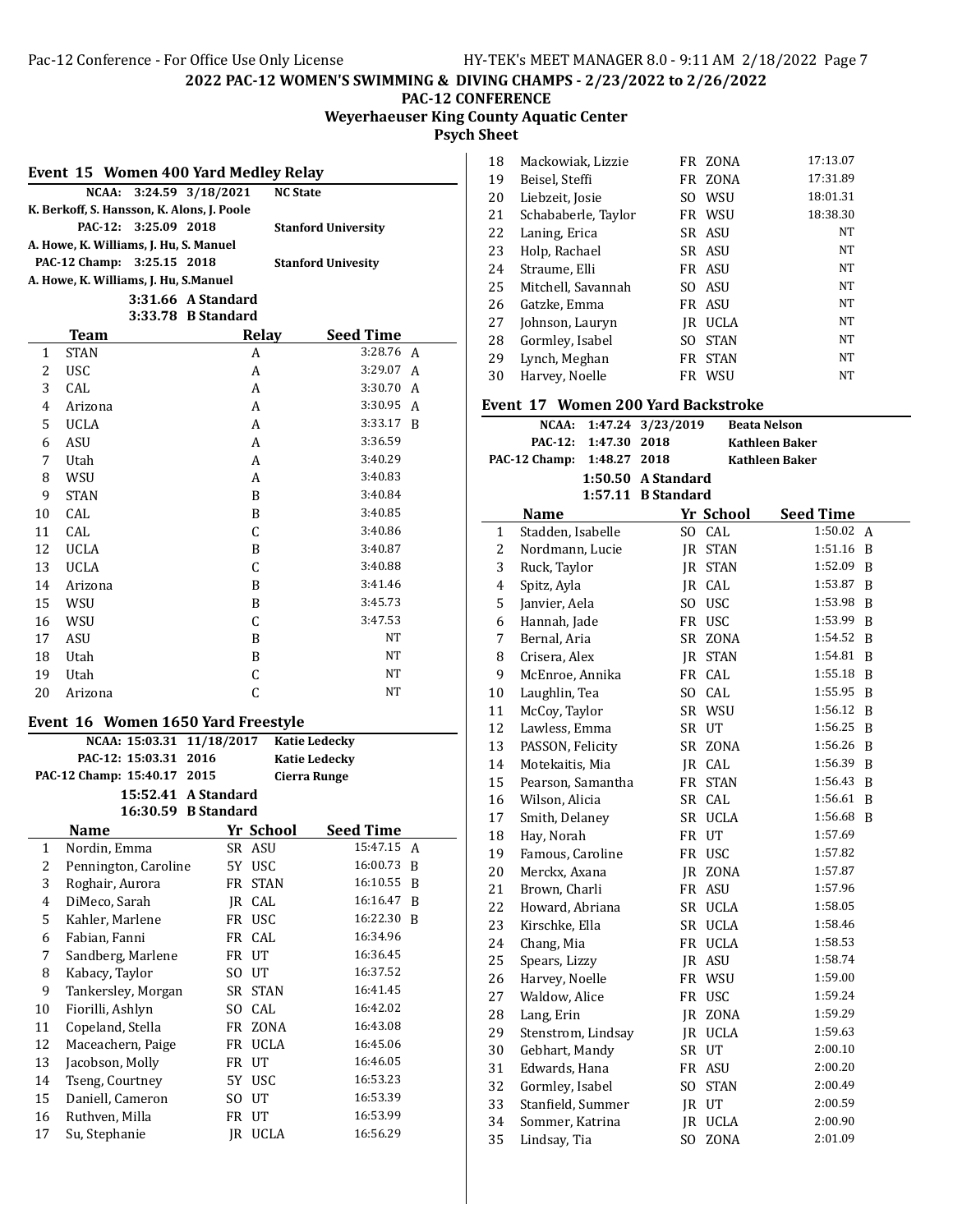# **Weyerhaeuser King County Aquatic Center Psych Sheet**

| <b>Event 17  (Women 200 Yard Backstroke)</b> |                 |     |        |         |  |
|----------------------------------------------|-----------------|-----|--------|---------|--|
| Yr School<br><b>Seed Time</b><br><b>Name</b> |                 |     |        |         |  |
| 36                                           | Brown, Jane     | SO. | ASU    | 2:01.78 |  |
| 37                                           | Riley, Isabella | SO. | CAL.   | 2:02.29 |  |
| 38                                           | Gatzke, Emma    |     | FR ASU | 2:03.62 |  |
| 39                                           | Poloni, Makayla | SO. | WSU    | 2:04.60 |  |
| 40                                           | Swain, Kiana    | SO. | WSU    | 2:04.84 |  |
| 41                                           | Holp, Rachael   |     | SR ASU | 2:05.02 |  |
| 42                                           | Kabacy, Taylor  | SO. | UT     | 2:06.26 |  |
| 43                                           | Lehman, Harper  | SΟ  | UT     | 2:06.95 |  |
| 44                                           | All, Isa        | IR  | ASU    | 2:09.72 |  |
| 45                                           | Springer, Jewel | IR  | WSU    | 2:10.66 |  |
| 46                                           | Watson, Alyssa  | SO  | UT     | NT      |  |

### **Event 18 Women 100 Yard Freestyle**

|                              | NCAA:                  | 45.56 | 3/18/2017        |           |                       | <b>Simone Manuel</b> |   |
|------------------------------|------------------------|-------|------------------|-----------|-----------------------|----------------------|---|
| <b>PAC-12:</b><br>45.56 2017 |                        |       |                  |           | <b>Simone Manuel</b>  |                      |   |
| 46.35 2019<br>PAC-12 Champ:  |                        |       |                  |           | <b>Abbey Weitzeil</b> |                      |   |
|                              |                        |       | 47.18 A Standard |           |                       |                      |   |
|                              |                        |       | 49.51 B Standard |           |                       |                      |   |
|                              | <b>Name</b>            |       |                  |           | Yr School             | <b>Seed Time</b>     |   |
| 1                            | Huske, Torri           |       |                  | FR        | <b>STAN</b>           | 47.39                | B |
| $\overline{c}$               | Ivey, Isabel           |       |                  | SR        | CAL                   | 47.57                | B |
| 3                            | Transom, Laticia-Leigh |       |                  |           | JR USC                | 47.62                | B |
| 4                            | Delgado, Anicka        |       |                  |           | FR USC                | 48.44                | B |
| 5                            | Garcia, Elise          |       |                  | SR        | CAL                   | 48.59                | B |
| 6                            | Grover, Claire         |       |                  |           | SR UCLA               | 48.62                | B |
| 7                            | Wheal, Emma            |       |                  | IR        | <b>STAN</b>           | 48.70                | B |
| 8                            | Davidson, Emma         |       |                  |           | JR CAL                | 48.96                | B |
| 9                            | Gantriis, Emily        |       |                  |           | SO CAL                | 49.00                | B |
| 10                           | Larson, Chloe          |       |                  |           | SR WSU                | 49.02                | B |
| 11                           | Kosturos, Sophia       |       |                  |           | JR UCLA               | 49.08                | B |
| 12                           | Henderson, Hanna       |       |                  |           | FR USC                | 49.15                | B |
| 13                           | Riley, Eloise          |       |                  | JR        | CAL                   | 49.17                | B |
| 14                           | Mazurek, Ella          |       |                  | FR        | CAL                   | 49.21                | B |
| 15                           | Casarin, Leyre         |       |                  |           | SR UT                 | 49.30                | B |
| 16                           | Shaw, Anna             |       |                  | FR        | <b>STAN</b>           | 49.30                | B |
| 17                           | Sand, Adair            |       |                  |           | FR USC                | 49.34                | B |
| 18                           | Duchsherer, Lexi       |       |                  | FR        | ZONA                  | 49.36                | B |
| 19                           | Rudolph, Janelle       |       |                  | SO.       | <b>STAN</b>           | 49.37                | B |
| 20                           | Milligan, Erin         |       |                  |           | FR ASU                | 49.42                | B |
| 21                           | Tang, Amy              |       |                  | FR        | <b>STAN</b>           | 49.53                |   |
| 22                           | Neumann, Robin         |       |                  | 5Y        | CAL                   | 49.57                |   |
| 23                           | Rhee, Rachel           |       |                  |           | JR UCLA               | 49.61                |   |
| 24                           | Stone, Mckenna         |       |                  |           | FR CAL                | 49.76                |   |
| 25                           | Di Palo, Angela        |       |                  |           | FR WSU                | 49.78                |   |
| 26                           | Fryckowska, Natalia    |       |                  |           | SO ASU                | 49.86                |   |
| 27                           | Batchelor, Molly       |       |                  | SO.       | ASU                   | 49.88                |   |
| 28                           | Cogswell, Daniela      |       |                  |           | FR CAL                | 50.01                |   |
| 29                           | Tankersley, Morgan     |       |                  | SR        | <b>STAN</b>           | 50.17                |   |
| 30                           | Wright, Madeleine      |       |                  |           | SO UCLA               | 50.19                |   |
| 31                           | Anderson, Grace        |       |                  |           | SO ZONA               | 50.22                |   |
| 32                           | Schaffer, Brooke       |       |                  |           | JR UCLA               | 50.30                |   |
| 33                           | Santander, Andrea      |       |                  |           | FR USC                | 50.30                |   |
| 34                           | Loevberg, Marte        |       |                  | <b>FR</b> | ASU                   | 50.36                |   |
| 35                           | Treydte, Casslyn       |       |                  | <b>IR</b> | ZONA                  | 50.38                |   |

| 36 | Mortensen, Amalie    | SO.            | <b>ZONA</b> | 50.41  |
|----|----------------------|----------------|-------------|--------|
| 37 | Schwengel, Alyssa    | FR             | ZONA        | 50.46  |
| 38 | Roghair, Aurora      | FR.            | <b>STAN</b> | X50.54 |
| 39 | Woznick, Madeline    | JR             | UT          | 50.55  |
| 40 | Pearson, Samantha    | <b>FR</b>      | <b>STAN</b> | 50.62  |
| 41 | Duran, Selena        | FR             | WSU         | 50.63  |
| 42 | Connor, Alayna       | SR.            | ZONA        | 50.67  |
| 43 | Goeders, Anya        | SR             | <b>STAN</b> | 50.73  |
| 44 | Miller, Kayla        | IR             | UT          | 50.78  |
| 45 | Barrier, Emily       | SR             | WSU         | 50.88  |
| 46 | Crage, Kira          | <b>IR</b>      | <b>STAN</b> | 51.01  |
| 47 | Smith, Lilia         | IR             | <b>ASU</b>  | 51.17  |
| 48 | Hale, Katie          | <b>SR</b>      | UT          | 51.17  |
| 49 | Jorgenson, Jojo      | <b>FR</b>      | <b>USC</b>  | 51.33  |
| 50 | Straume, Elli        | <b>FR</b>      | ASU         | 51.54  |
| 51 | Cash, Joanie         | <b>FR</b>      | <b>UCLA</b> | 51.72  |
| 52 | Broaders, Reed       | FR             | CAL         | 51.87  |
| 53 | Gardner, Paige       | SR             | WSU         | 52.02  |
| 54 | Grotte, Hailey       | S <sub>O</sub> | WSU         | 52.04  |
| 55 | Carlson, Sofia       | <b>FR</b>      | UT          | X52.07 |
| 56 | Ward, Emily          | SO.            | WSU         | 52.26  |
| 57 | Fountaine, Keiana    | SR             | WSU         | 52.77  |
| 58 | Akakabota, Stephanie | FR             | CAL         | 52.80  |
| 59 | Kirton, Mikaela      | IR.            | WSU         | 52.95  |
| 60 | Motekaitis, Mia      | IR.            | CAL         | 53.19  |
| 61 | Leary, Kate          | SO.            | UT          | 53.28  |
| 62 | Rogness, Sydney      | <b>FR</b>      | UT          | 54.09  |
| 63 | Watson, Alyssa       | S <sub>O</sub> | UT          | NT     |
| 64 | Van Rooyen, Michee   | JR             | WSU         | NT     |
| 65 | Dobler, Kaitlyn      | <b>FR</b>      | <b>USC</b>  | NT     |

# **Event 19 Women 200 Yard Breaststroke**

|    | NCAA:               | 2:02.60 | 3/17/2018            | <b>Lilly King</b> |              |   |
|----|---------------------|---------|----------------------|-------------------|--------------|---|
|    | <b>PAC-12:</b>      | 2:04.75 | 2009                 |                   | Rebecca Soni |   |
|    | PAC-12 Champ:       | 2:04.75 | 2009                 |                   | Rebecca Soni |   |
|    |                     |         | $2:06.58$ A Standard |                   |              |   |
|    |                     |         | 2:13.97 B Standard   |                   |              |   |
|    | Name                |         |                      | Yr School         | Seed Time    |   |
| 1  | Dobler, Kaitlyn     |         |                      | FR USC            | 2:06.56      | A |
| 2  | Sheridan, Calypso   |         |                      | 5Y USC            | 2:07.18      | B |
| 3  | Odgers, Isabelle    |         | IR                   | USC               | 2:07.61      | B |
| 4  | Pavlopoulou, Nicole |         | SO.                  | <b>USC</b>        | 2:08.91      | B |
| 5  | Rajic, Ema          |         |                      | SR CAL            | 2:11.19      | B |
| 6  | Polonsky, Leah      |         |                      | FR CAL            | 2:11.30      | B |
| 7  | Deleske, Nora       |         |                      | SR ASU            | 2:11.57      | B |
| 8  | Herbert, Bailey     |         | SO.                  | <b>UCLA</b>       | 2:11.72      | B |
| 9  | Adame, Iza          |         | FR                   | ASU               | 2:12.18      | B |
| 10 | Jih-Schiff, Ana     |         |                      | FR UCLA           | 2:12.37      | B |
| 11 | Pittard, Charity    |         |                      | IR UT             | 2:12.53      | B |
| 12 | Duarte, Mackenzie   |         |                      | SR WSU            | 2:12.63      | B |
| 13 | Ward, Maddie        |         |                      | 5Y CAL            | 2:12.85      | B |
| 14 | Carlson, Eva        |         |                      | FR UCLA           | 2:12.87      | B |
| 15 | Forde, Brooke       |         |                      | SR STAN           | 2:12.98      | B |
| 16 | Tadder, Sam         |         | FR                   | <b>STAN</b>       | 2:13.40      | B |
| 17 | Gehlert, Emma       |         | FR                   | ASU               | 2:13.77      | B |
| 18 | Henry, Alicia       |         |                      | FR CAL            | 2:13.98      |   |